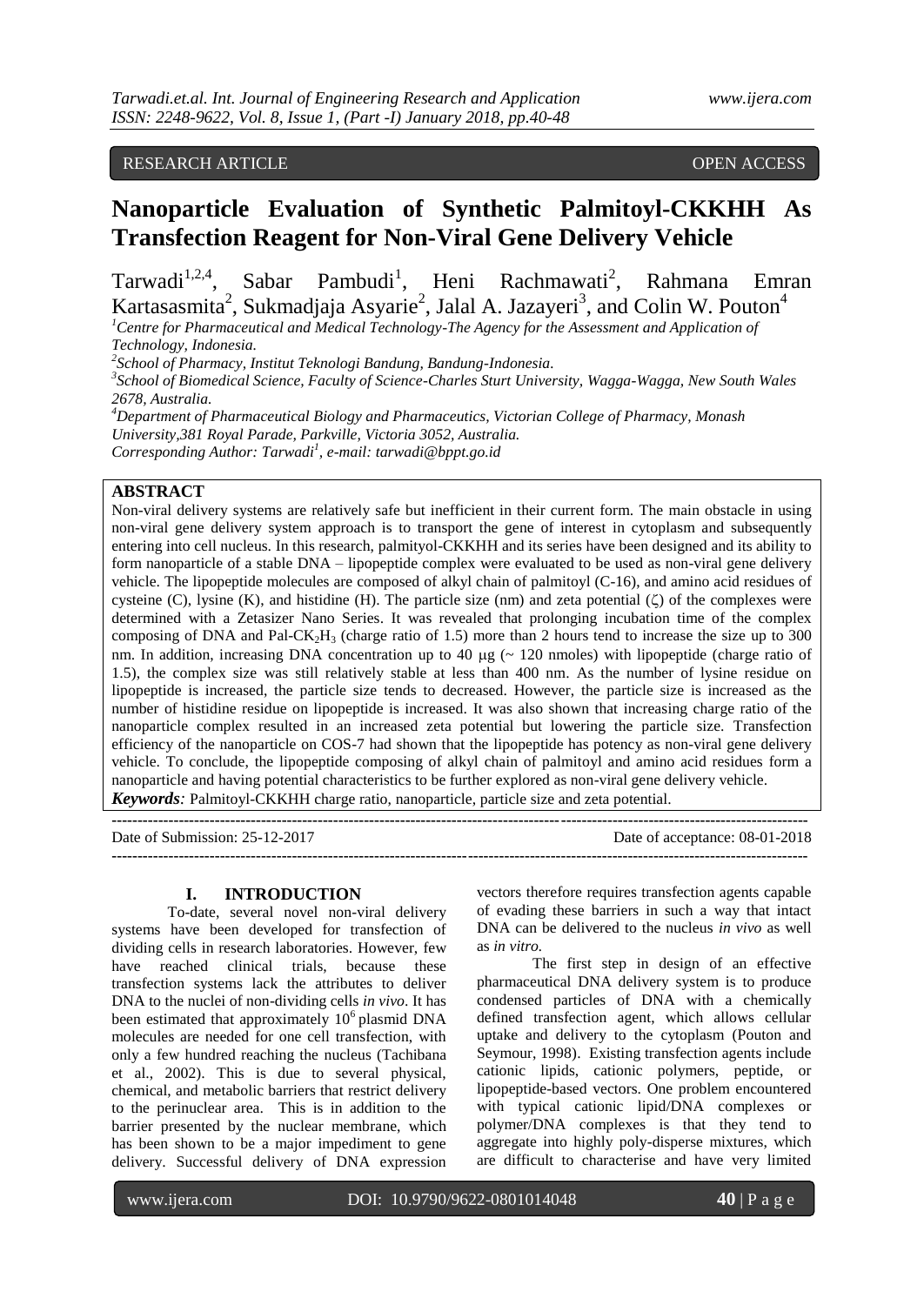activity *in vivo.* We have investigated monomeric peptide-based non-viral delivery systems, which we believe offer pharmaceutical advantages, such as ease of manufacture, low-cost, and high purity. These agents could also result in improved control of complexation, and can overcome one of the intracellular barriers to DNA delivery, namely escaping the lysosomal degradative pathway. The general structure of these lipopeptides (Figure 1) includes an alkanoyl chain (linked as an amide to the N-terminal amino acid); a cysteine residue (providing a free thiol group, -SH); and short blocks of lysine and histidine residues, the numbers of which can be varied to optimize lipopeptide transfection efficiency.

$$
R-C-K_{(m)}-H_{(n)}-NH_2
$$

- R : Palmitoyl alkyl chain (C-16)
- $\mathsf{C}$ : Cystein moeity
- : Lysine moeity K

n,m: number of amino acid moeity

## **Figure 1.** General structure of lipopeptide based transfection reagents

The alkanoyl side chain is included to provide a hydrophobic effect which promotes DNA condensation. Cysteine was included to facilitate dimerization of the lipopeptide molecules in the presence of DNA templates in manner analogous to the strategy used in previous work (Blessing *et al*., 1998; Dauty *et al*., 2001; Lleres *et al*., 2001). The positively charged amino acid, lysine, was used to: (a) provide an initial ionic interaction between lipopeptide and the negatively charged DNA phosphate backbone, and (b) compact DNA molecules into small and stable particles. The size and charge of particles are critical to cell uptake and intracellular trafficking (Pelisek *et al*., 2006; Ross and Hui, 1999a). A number of histidine moieties were also included in the lipopeptide structure to provide an endosomal escape mechanism, which prevents lysosomal enzymatic degradation (Kumar *et al*., 2003; Midoux and Monsigny, 1999; Pichon *et al*., 2000). This is analogous to the use of imidazolecontaining compounds as an endosome-lytic agent (Ihm *et al*., 2003; Pack *et al*., 2000). The weakly basic histidine residues were designed to behave in a way that is analogous to the 'proton sponge effect' that is thought to contribute to the transfection efficiency of PEI (Florea *et al.*, 2002). However, the imidazole functional group was chosen for its specific  $p$ Ka value  $(-6.0)$ , which we believe is a better strategy than to rely on the broad spectrum of *p*Ka values present in PEI, which is the result of various degrees of coulombic repulsion within the polymer. The typical of lipopeptide transfection reagent structure used in this study is presented in Figure 2. The particle size, zeta potential and polydispersity of lipopeptide-DNA complex was evaluated. The effect of inclusion of histidine residues in the lipopeptide on the particle size of DNA complexes was found to be opposite to that of lysine. Furthermore, *in vitro* transfection studies in COS-7 cells revealed that the efficiency of delivery of the luciferase encoding plasmid, pCMV-Luc, mediated by lipopeptide construct was much higher than poly-L-lysine (PLL), which lacks an endosomal escape mechanism, and was comparable to that of branched [poly-ethylenimine](http://www.google.com.au/search?hl=en&sa=X&oi=spell&resnum=0&ct=result&cd=1&q=Polyethylenimine+(PEI).+&spell=1) (PEI) (Tarwadi *et al.*, 2008).



**Figure 2.** Typically structures of the lipopeptidebased transfection agents composed of palmitoyl chain, cysteine, 2 molecules of lysine and histidine  $(Pal-CK<sub>2</sub>H<sub>2</sub>)$ .

## **II. MATERIALS AND METHODS Plasmid Isolation**

The pCMVluc plasmid encoding luciferase gene (Clontech, NSW, Australia), was cultivated in  $Eschericia coli strain DH5<sub>α</sub>$ . The culture was grown in Luria Broth (LB) media supplemented with Ampicillin 50  $\mu$ g/ml, for 16 hours in 37<sup>o</sup>C shaking incubator [Jiang *et al*., 1998]. The plasmid was isolated using a commercial Qiagen Maxiprep kit (Qiagen Pty. Ltd., VIC, Australia) in accordance with the supplier"s protocol. The quantity and purity of the plasmid DNA was determined by spectrophotometric analysis at 260 and 280 nm as well as by running the plasmid on 0.8 % agarose gel electrophoresis (1 hour, 90 volt). Purified plasmid DNA was resuspended in Milli-Q water (MQW) and frozen  $(-20^{\circ}C)$  for storage.

#### **Lipopeptide Construction**

The basic structures of designed lipopeptides are composed of an alkyl chain, cysteine and a number of histidine and lysine amino acid residues. The inclusion of an alkyl chain of palmitoyl  $(C_{16})$  in the lipopeptide was intended to initiate and provide hydrophobic interactions between the lipopeptide and DNA. The cysteine residue which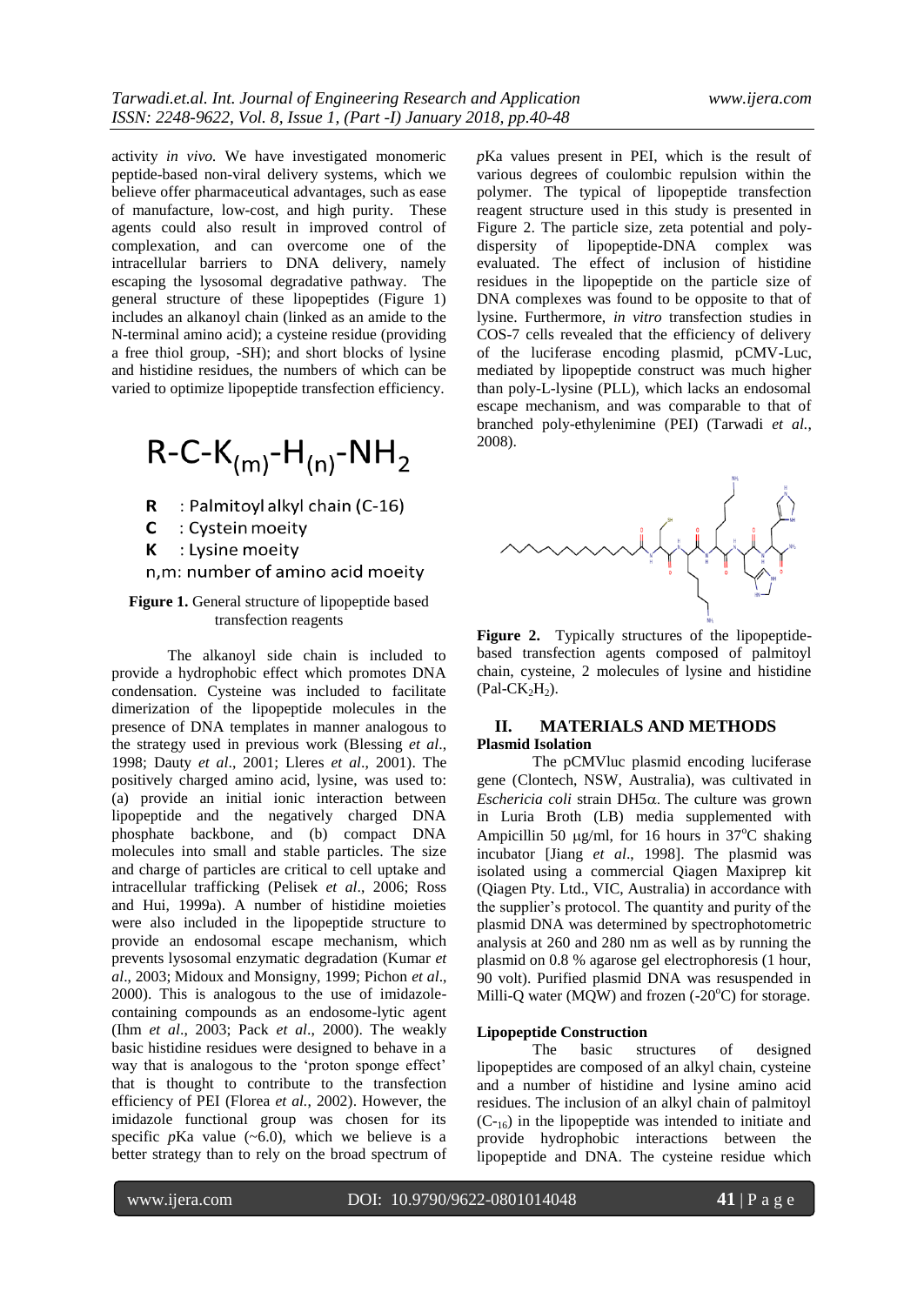bears a thiol group (-SH) was intended to produce dimerization in the presence of DNA molecules. The presence of lysine was believed to provide positive charge on the lipopeptide to interact mainly with the negatively charged of sugar-phosphate backbone of the DNA molecule. Histidine moiety was included in the lipopeptide to be able to buffer the endosome vesicle and escape from endosomal degradation once the complex of the DNA-lipopeptide is taken up by the cells and transported in cytoplasm. Furthermore, the number of lysine and histidine was varied to

optimize the lipopeptide transfection efficiency. The lipopeptides were constructed by Auspep Pty. Ltd. (Parkville, Victoria, Australia). The purities of the products were confirmed by High Performance Liquid Chromatography (HPLC) and were  $\geq$  95%. The products molecular weights were confirmed by mass spectral analysis. The lipopeptide and transfection reagents used in this study are listed in Table 1. Polyethelenimine (Sigma Aldrich, VIC., Australia) and Lipofectamine® (Invitrogen, VIC., Australia).

**Table 1.** The Lipopeptide and Transfection Reagent Used for Nano Particle Formation and Transfection Studies

| <b>Lipopeptide/Transfection Reagent</b> |             | <b>Molecular Weight</b><br>(Dalton) | Number of proton/molecule |
|-----------------------------------------|-------------|-------------------------------------|---------------------------|
| Pal-CKH <sub>2</sub>                    | 761         |                                     |                           |
| Pal- $CK2H2$                            | 889         |                                     |                           |
| Pal- $CK_2H_3$                          | 1026        |                                     |                           |
| Pal-CK <sub>2</sub> H <sub>4</sub>      | 1163        |                                     |                           |
| Pal-CK <sub>2</sub> H <sub>5</sub>      | 1300        |                                     | $\mathfrak{D}$            |
| Pal-C $K_3H_2$                          | 1017        |                                     | 3                         |
| Pal-CK $_3H_3$                          | 1154        |                                     |                           |
| Polyethylenimine (PEI)                  | $43^{*}$    |                                     |                           |
| Lipofectamine <sup>®</sup>              | $3332^{**}$ |                                     | 15                        |

\*) Polyethylenimine (PEI), molecular relative of 1 unit ethylene 43 Da, 1 N<sup>+</sup>/unit, commercially available. \*\*) Lipofectamine<sup>TM</sup> (moleculare relative of 3332) is composed of 1 molecule of DOPE and 3 molecules of  $DOSPA$ , 15 N<sup>+</sup>/molecule, commercially available.

### **Charge Ratio (N/P) of Lipopeptide/DNA Determination**

The charge ratio (C/R) refers to the number of proton (positive charge of the nitrogen residues) of<br>transfection reagent (including lipopentide) transfection reagent (including lipopeptide) molecules per negative charge of the DNA sugarphosphate backbone. An average mass of DNA phosphate group (P) of 330 Dalton was used; therefore  $1 \mu$ g DNA will be equal to 3 nanomoles of anionic phosphate. For Poly-l-lysine (PLL) solution, an average mass per charge of 128.2 was calculated. For example, to obtain a theoretical charge ratio of 1:1 between PLL and DNA, 1 µg of DNA (3 nanomoles) was mixed to 384.6 ng of PLL (3 nanomoles). Similar calculations were performed to obtain other charge ratios. Rather than using charge ratio, the term of nitrogen/phosphate (N/P) ratio was attributed to the cationic polymer of Polyethylenimine (PEI) which under physiological conditions the nitrogen residue  $(N^+)$  of PEI only partly protonated. However, in general both terms, either C/R or N/P ratio, refer the molar ratio between negative charges of DNA sugar-phosphate backbone and positive charges of the protonated nitrogen residues of transfection reagents.

### **Particle Sizing And Zeta Potential**

The mean particle size (nm) and zeta potential  $(\zeta)$  of the DNA-lipopeptide complexes were determined with a Zetasizer Nano Series (Malvern Instruments, Worcestershire, UK). Calibration of

particle sizes was carried out with 60 nm  $\pm$  2.7 nm  $NIST/Nanosphere^{TM}$  (Duke Scientific Corp. Palo Alto, CA, USA) standard polystyrene spheres. For zeta potential calibration, the -50 mV + 5 mV Zeta Potential Standard Transfer was used. The DNAlipopeptide/transfection agent samples were prepared in HEPES glucose buffer pH 7.4. The mean particle sizes were measured at  $25 \degree C$  using disposable cuvettes (1.5 mL), the zeta potentials were determined at  $25\degree C$  using the folded capillary cell/Smoluchowski cell (Malvern Instrument, UK).

To study the stability to aggregation of the DNA-lipopeptide complex,  $40 \mu$ g of DNA (pCMV-Luc) was complexed in separate cuvettes, with each of Pal-CK<sub>2</sub>H<sub>2</sub>, Pal-CK<sub>2</sub>H<sub>3</sub>, Pal-CK<sub>3</sub>H<sub>2</sub> or Pal-CK<sub>3</sub>H<sub>3</sub> (at a charge ratio of 1.5) in a total of 500  $\mu$ L of HEPES glucose buffer, pH 7.4. There were 3 (three) methods to prepare the complex of DNA-Lipopetide to obtain desired charge ratio: (i) method 1: amount of lipopeptide was added into microtube containing 500 µl DNA solution in HEPES Glucose Buffer pH 7.4, (ii) method 2: amount of DNA was diluted in  $250 \mu$ l HGB pH 7.4 then added in drop wise manner into  $250 \mu$ I HGB pH 7.4 containing lipopeptide and (iii) method 3: amount of DNA was added into microtube containing  $500 \mu l$  lipopeptide solution in HGB pH 7.4 to obtain desired charge ratio. The mean particle sizes were measured at 0.05, 0.5, 1, 2, 8, 30, 60 and 120 hours following complex formation. The effect of increased DNA concentration on particle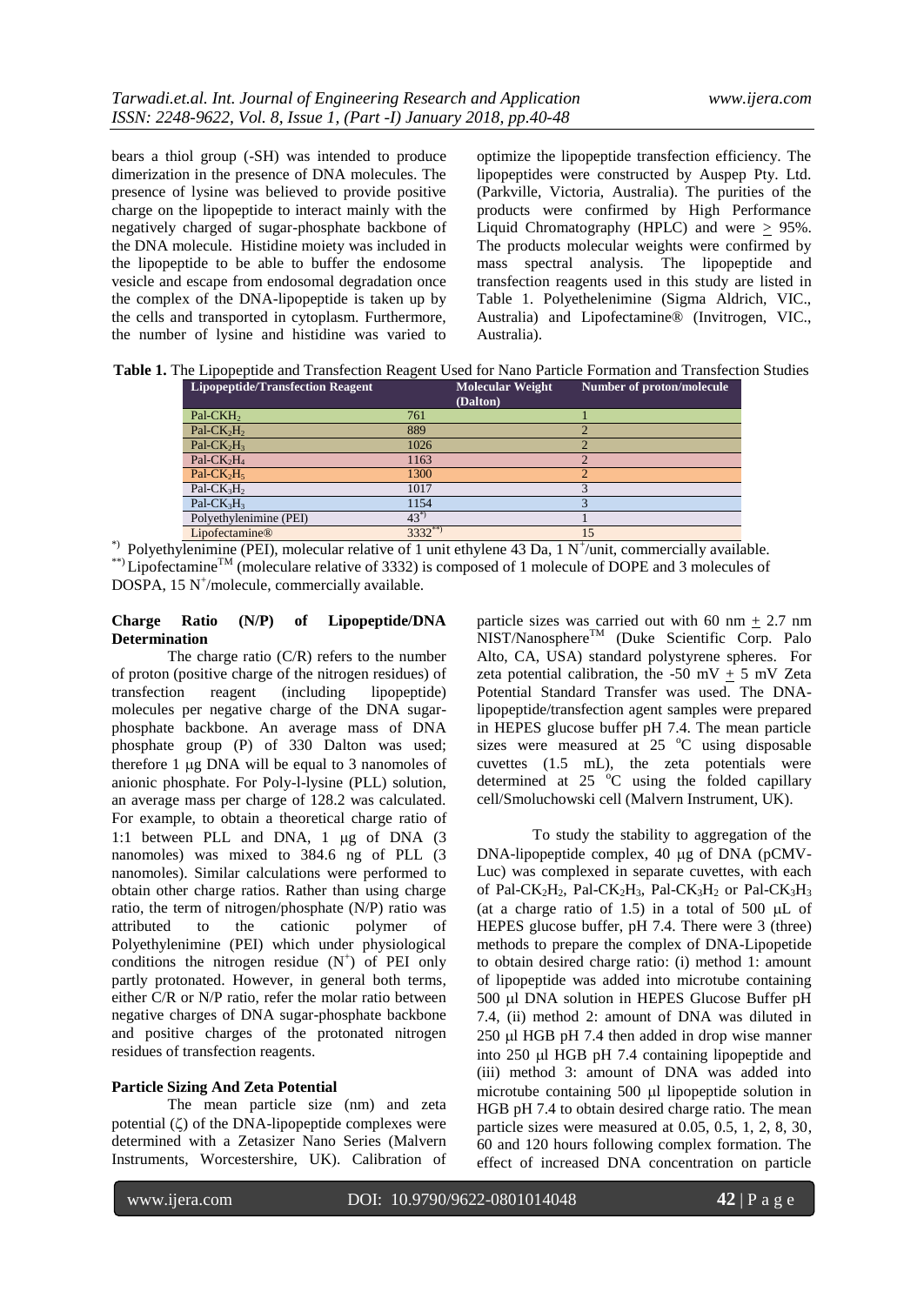aggregation, at a charge ratio of 1.5, was also studied. Amount of DNA  $(2.5, 5, 10, 15, 20$  or  $40 \mu$ g ) was diluted with  $250 \mu L$  HGB pH 7.4 and then added, in dropwise manner, into 250 µL HGB pH 7.4 containing Pal-CK<sub>3</sub>H<sub>2</sub>, Pal-CK<sub>3</sub>H<sub>3</sub>, Polyethylenimine (PEI) or Lipofectamine, to obtain a final DNA concentration of 7.6, 15.2, 30.4, 45.6, 60.8 or 121.6 nM respectively. The effect of increasing charge ratio on particle size and zeta potential was also studied. This was achieved by diluting  $5 \mu g$  DNA in  $250 \mu L$  of HGB pH pH 7.4., and added in drop wise into  $250 \mu L$  HGB pH 7.4 in a microtube containing Pal-CK<sub>2</sub>H, Pal-CK<sub>2</sub>H<sub>2</sub>, Pal-CK<sub>3</sub>H<sub>2</sub> or Pal-CK<sub>3</sub>H<sub>3</sub> to obtain charge ratios of 0.5, 0.75, 1.0, 2.0, 3.0, 4.0 or 5.0, respectively.

### **Mammalian Cell Culture Transfection**

The mammalian cells of COS7 (African Kidney Green Monkey Cell lines) were cultured in DMEM media supplemented with 10 % FCS, 100 units/ml penicillins and  $100 \mu g/ml$  streptomycin in T flasks. Cells were grown at  $37^{\circ}$ C in a humidified incubator with  $5\%$  CO<sub>2</sub>. The day before transfection, cells were seeded at 5 x  $10^4$  cells/well in the 24-well plates. After reaching a confluency of  $\sim 60-70$  %, cells were washed with PBS twice. The media were replaced with Opti-MEM<sup>®</sup> before the complexes of 5 g DNA-transfection reagents were added (charge ratio of 1.5). Cells were harvested and centrifuged at 13000 g for 2 minutes at  $4^{\circ}$ C. For luciferase assay, 50 l of cell supernatant was used to measure the amount of luciferase released from the samples using luciferase detection kit (Promega, NSW, Australia). The Quantilum Recombinant Luciferase (QRL) (Promega, NSW, Australia) was used as a standard for luciferase assays. For protein assay, 50  $\mu$ l of cell supernatant was used to measure the total protein using Bradford Reagent (Sigma Aldrich, NSW, Australia). Bovine serum albumin (BSA) was used as a standard for protein assays.

## **III. RESULTS AND DISCUSSION**

## **1.Particle Size Distribution Of DNA-Lipopeptide Complexes In HEPES Glucose Buffer Ph 7.4**

One might expect that the method used to mix the transfection agent and DNA would have an influence on particle morphology, and the subsequent transfection efficiency. As many academic laboratories involved in transfection studies, we did not have large enough quantities of reagents to consider investigating the manufacturing process in detail, i.e. making use of larger volumes and using mechanical mixing devices. We did investigate three different ways of mixing the dissolved reagents (see methods above) to explore the degree to which the particle size was dependent on method of mixing. As shown in Figure 3, the DNA-lipopeptide complex preparation either using method-2 (Figure 3 A) or method-3 (Figure 3 B) was relatively stable until more than 30 hours. The particle size of lipopeptide-DNA complexes prepared with method-1 which formed an aggregation is not shown.



Figure 3. The complex stability of DNAlipopeptide at charge ratio 1.5 ( $DNA = 5 \mu g$ ) formed in Hepes Glucose Buffer (HGB) pH 7.4. **A**. Forty ug of DNA was diluted in  $250 \mu$  HGB pH 7.4, then it was dropped wise into  $250 \mu l$  solution of lipopeptide (method-2), B. Forty  $\mu$ g of DNA was diluted in 500 l HGB pH 7.4 containing lipopeptide (method-3); The particle sizes were measured using Nanosizer (Malvern, UK) over the time. Data are represented as mean  $\pm$  SD of triplicate measurements (n=3).

### **2. Effect of DNA concentration on particle size**

Lipofectamine and PEI are the most transfection reagents used for in vitro non viral gene delivery vehicles. However, as it is shown in Table 2, although the charge ratio of transfection reagents and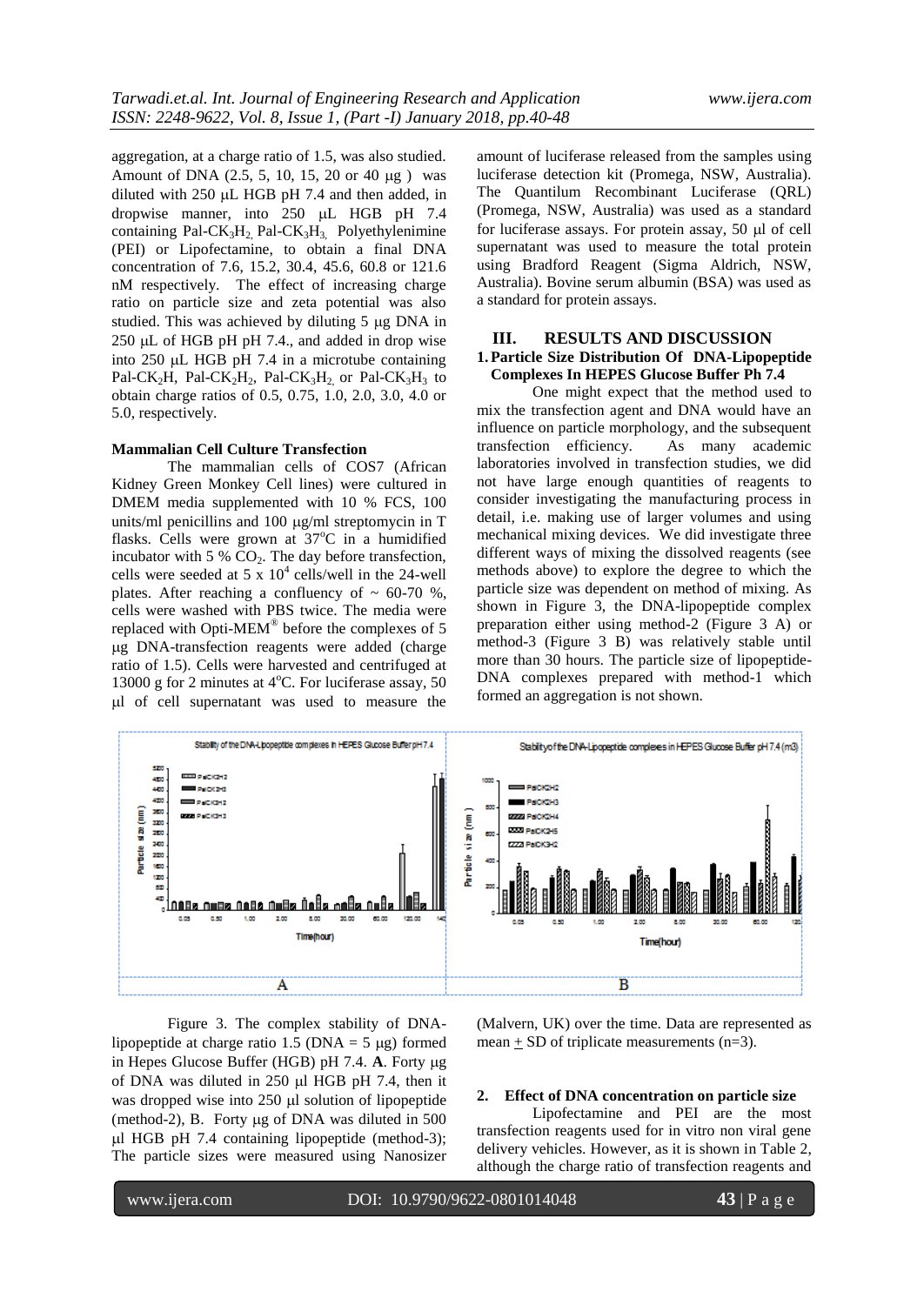DNA is kept constant (CR 1.5 and N/P 9 for PEI), the particle size of the complex is getting bigger as DNA concentration is increased. This is not the case for lipopeptide, especially for **Pal-CK3H<sup>2</sup>** and **Pal-** **CK3H<sup>3</sup>** where although the DNA concentration was increased up to more than 120 nmoles, their particle sizes are relatively stable at approximately 200 – 400 nm.

Effect of charge ratio on particle size on

**Table 2.** Effect of DNA concentration on the particle size (nm) of DNA-transfection reagent complexes at charge ratio 1.5 in 500 µl HEPES Glucose Buffer (HGB) pH 7.4

| [DNA ], nmoles | Particle sizes (nm), mean $\pm$ standard deviation <sup>*</sup> ) on Charge Ratio 1.5 at<br>pH 7.4 |                                   |                    |                 |  |  |
|----------------|----------------------------------------------------------------------------------------------------|-----------------------------------|--------------------|-----------------|--|--|
|                | PalCK <sub>3</sub> H <sub>2</sub>                                                                  | PalCK <sub>3</sub> H <sub>3</sub> | <b>PEI</b> (N/P) 9 | Lipofectamine   |  |  |
| 7.60           | $355 + 10.7$                                                                                       | $224 + 8.8$                       | $493 + 3.9$        | $855 + 10.0$    |  |  |
| 15.20          | $305 + 2.6$                                                                                        | $266 + 33.8$                      | $553 + 22.9$       | $2138 + 573.2$  |  |  |
| 30.40          | $313 + 17.6$                                                                                       | $226 + 13.2$                      | $877 + 11.5$       | $2480 + 23.5$   |  |  |
| 45.60          | $255 + 9.6$                                                                                        | $184 + 2.2$                       | $4369 + 426.9$     | $4590 + 29.9$   |  |  |
| 60.80          | $400 + 4.9$                                                                                        | $184 + 0.9$                       | $6319 + 1033.1$    | $5663 + 1574.9$ |  |  |
| 121.60         | $397 + 28.6$                                                                                       | $275 + 10.2$                      | $9359 + 591.8$     | $8490 + 69.8$   |  |  |

**Note:** Effect of DNA concentration on the particle size of DNA-transfection reagent complexes at charge ratio 1.5. DNA of 2.5, 5.0, 10.0, 15.0, 20.0, or  $40.0 \mu$ g was diluted in 250  $\mu$ l HGB pH 7.4 and then added into  $250 \text{ }\mu\text{l}$  HGB pH 7.4 containing transfection reagents to achieve charge ratio of 1.5 to obtain 7.6, 15.2, 30.40, 45.60, 60.80 or 121.60 nmoles DNA (method-2). The particle sizes were measured using Nanosizer (Malvern, UK). Data are represented as mean  $\pm$  SD of triplicate measurements  $(n=3)$ .

### **3. Effect of Charge Ratio on particle size and zeta potential**

The present of amino acid of lysine in lipopeptide is very crucial in compacting the DNA as shown in Figure 4.A. Compared to other lipopeptides which have 2 or 3 lysine molecules, the particle size of  $DNA-PaICKH<sub>2</sub>$  is the largest even in an increased charge ratio up to 5. This is because, the lipopeptide has only one lysine molecule which has not efficient enough to condense the DNA molecules which have negatively charge. All lipopeptide molecules which have 2 or 3 lysine molecules condensed DNA molecules efficiently at low charge ratio. However, an increased charge ratio up to 5 is not followed by dramatic decreased in particle size. Meanwhile, increasing charge ratio will be followed by increasing zeta potential. As shown in Figure 4. B, at charge ratio of 0.5, the zeta potential value is negative. In this point, the particle of DNA-lipopeptide would not be taken up by the cells as cell surface is also negatively charge. However, it should be considered that if the particle is too positively charge, it would bind to plasma protein as a result it would be cleared from blood circulation very fast. In practice, particle complex of DNA-transfection reagent is usually designed to be positively charge but should not exceed + 20 mV in zeta potential value.



(B)

Figure 4. **A**. Effect of charge ratio on particle size of the DNA-lipopeptide complexes. Five  $\mu$ g of DNA was diluted in 250  $\mu$ l HGB pH 7.4 then added in drop wise manner into 250 µl HGB pH 7.4 containing lipopeptide (method-2). **B.** Effect of charge ratio on zeta potential of DNA-transfection reagent complexes. Five µg of DNA was diluted in  $250 \mu$ l HGB pH 7.4 then added in drop wise manner into  $250$   $\mu$ l HGB pH 7.4 containing lipopeptide (method-2) to obtain 0.5, 0.75, 1.0, 1.5, 2.0, 3.0, 4.0,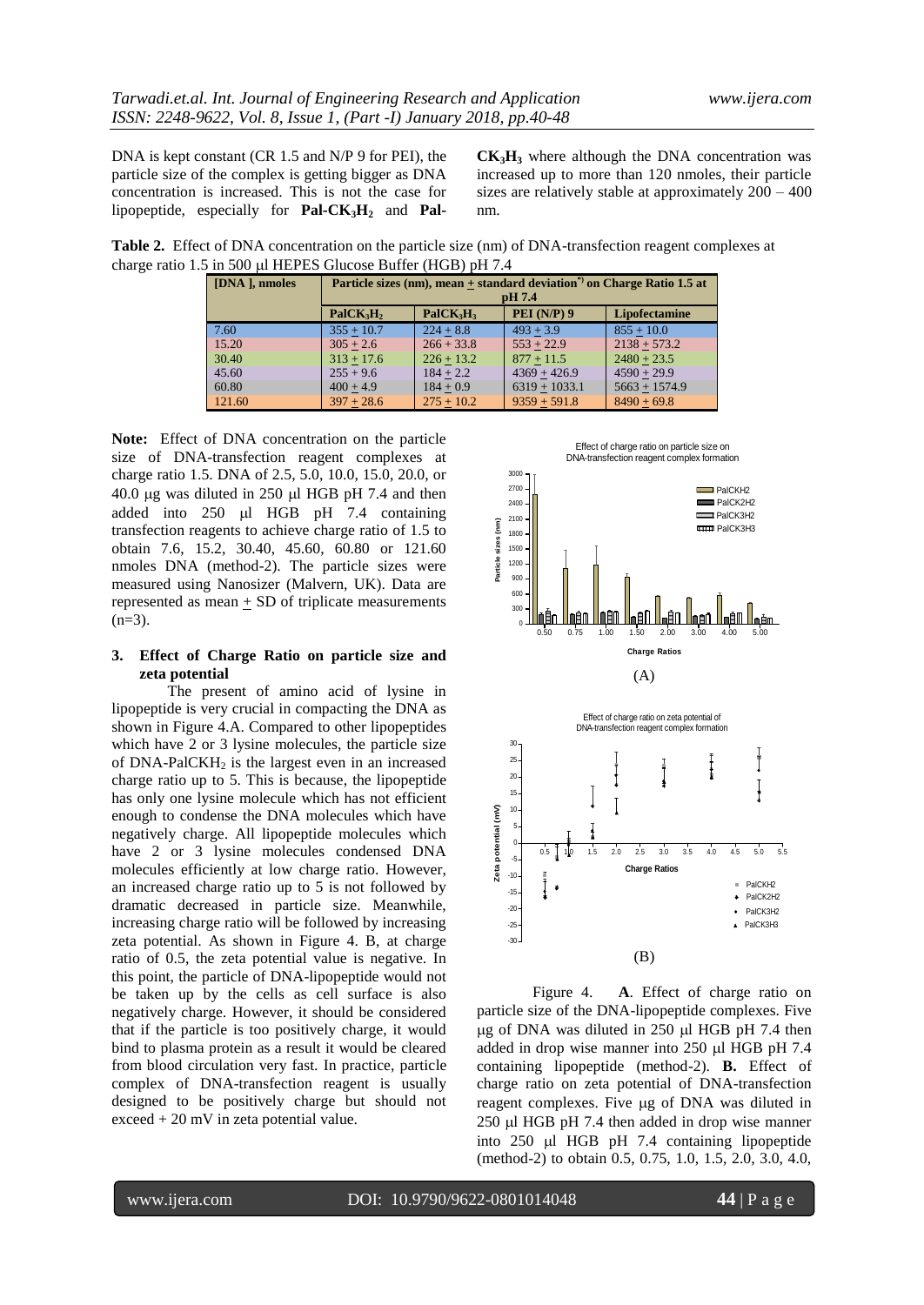or 5.0 charge ratios. The particle sizes and zeta potentials were measured using Nanosizer (Malvern, UK). Data are represented as mean  $\pm$  SD of triplicate measurements (n=3).

### **4. Effect of Histidine and Lysine Inclusion on Lipopeptide Ability to Compact DNA Molecules**

The histidine inclusion in lipopeptide structure is aimed to provide the endosomal escaping ability, since it has a weak base characteristic. However, due to the bulkiness of the histidine, this inclusion resulted in an increased in particle size as

shown in Table 3. It is very obvious that as number of histidine is increasing, it is followed by increasing particle size (Pal-CK<sub>2</sub>H<sub>2</sub> < Pal-CK<sub>2</sub>H<sub>3</sub> < Pal-CK<sub>2</sub>H<sub>4</sub>). The increasing size of the particle is also followed by increasing polydispersity index (PDI), meaning that the particle formed was tend to aggregate as the PDI value is getting bigger. In contrast, the zeta potential value is decreased as the number of histidine is increased (Pal-CK<sub>2</sub>H<sub>2</sub> > Pal-CK<sub>2</sub>H<sub>3</sub> > Pal-CK<sub>2</sub>H<sub>4</sub>). Inclusion histidine more than 4, causing the particle is forming sediment, as the particle size is too big to be measured with the Zetasizer Nano ZS (Malvern, UK).

**Table 3**. Effect of histidine and lysine inclusion in lipopeptide structures on mean particle size, zeta potential and polydispersity of DNA-lipopeptide complexes at a charge ratio of 1.5 in HGB pH 7.4

| Lipopeptide                        | Particle size (nm) mean $\pm$ SD  | <b>PDI</b><br>$mean \pm SD$ | Zeta potential (mV) mean $\pm$ SD |
|------------------------------------|-----------------------------------|-----------------------------|-----------------------------------|
|                                    |                                   |                             |                                   |
| Pal-CKH <sub>2</sub>               | $688 + 27.8$                      | $0.77 + 0.05$               | $3.57 + 1.67$                     |
| Pal- $CK2H2$                       | $240 \pm 4.1$                     | $0.31 \pm 0.03$             | $13.17 \pm 0.74$                  |
| Pal-CK <sub>2</sub> H <sub>3</sub> | $254 + 6.2$                       | $0.35 \pm 0.04$             | $5.44 + 0.28$                     |
| Pal-CK <sub>2</sub> H <sub>4</sub> | $724 \pm 317.0$                   | $0.67 \pm 0.18$             | $1.53 \pm 0.25$                   |
| Pal-CK <sub>2</sub> H <sub>5</sub> | <b>Sedimentation</b> <sup>®</sup> | $\blacksquare$              |                                   |
| Pal-CK3H3                          | $247 + 3.3$                       | $0.27 + 0.001$              | $6.28 + 0.48$                     |

Complexes were formed by diluting 40 µg DNA  $(-243 \text{ nM})$ , data are presented as mean  $\pm$  SD of triplicate measurements  $(n = 3)$ .

\*) Sedimentation; the complex solution quickly formed aggregates that sedimented, therefore their mean particle sizes and other particle properties could not be measured with the Zetasizer Nano ZS (Malvern, UK).

## **5. Transfection Efficiency of DNA-Lipopetide on COS7 Cell Lines**

To date, Lipofectamine  $(TM)$  is regarded as the golden standard for in vitro transfection. As shown in Figure 5, the highest transfection efficiency is given by Lipofectamin  $(M)$ , where it was insensitive to mixing method and was significantly more effective than PEI or the most effective Pal- $CK<sub>m</sub>H<sub>n</sub>$  lipopeptide. However, it should be noted that the transfection efficiency of lipopeptide is comparable to those given by PEI. It was clear that method 2 and 3 gave better transfection efficiency results. Nevertheless, the complex of DNAlipopeptide (charge ratio of 1.5, DNA =  $5 \mu g$ ) prepared by method 1 is undesirable since this particle tend to aggregate (data not shown). We speculate that higher transfection efficiency of particle complex prepared by method 1 compared to method 3 is due to the particle complex of DNAtransfection reagents enter the COS7 cells when these cells are dividing. It might not happen when transfection process is carried out in non-dividing cells where the aggregate particles will not be easy to enter the cell nucleus.



**Transfection Reagents (Charge Ratio 1.5)**

**Figure 5.** Transfection efficiency of DNA lipopeptide particle on COS-7 at charge ratio 1.5 (DNA = 5  $\mu$ g) by 3 different particle preparations. Method-1: Amount of transfection reagent is added into DNA solution, Method-2: DNA was diluted in  $250$  µl HGB pH 7.4, then it was dropped wise into 250 µl solution of lipopeptide, Method-3: DNA was diluted in 500 µl HGB pH 7.4 containing lipopeptide. Data are represented as mean  $\pm$  SD of triplicate measurements (n=3).

As shown in Figure 5, the transfection efficiency of lipopeptide bearing 3 lysine residues  $(Pal-CK<sub>3</sub>H<sub>2</sub>)$  is higher slightly compared to those lipopeptide bearing 2 lysine residues (Pal-CK<sub>2</sub>H<sub>2</sub>). Furthermore, the transfection efficiency of Pal- $CK<sub>3</sub>H<sub>2</sub>$  is comparable to PEI. However, it is very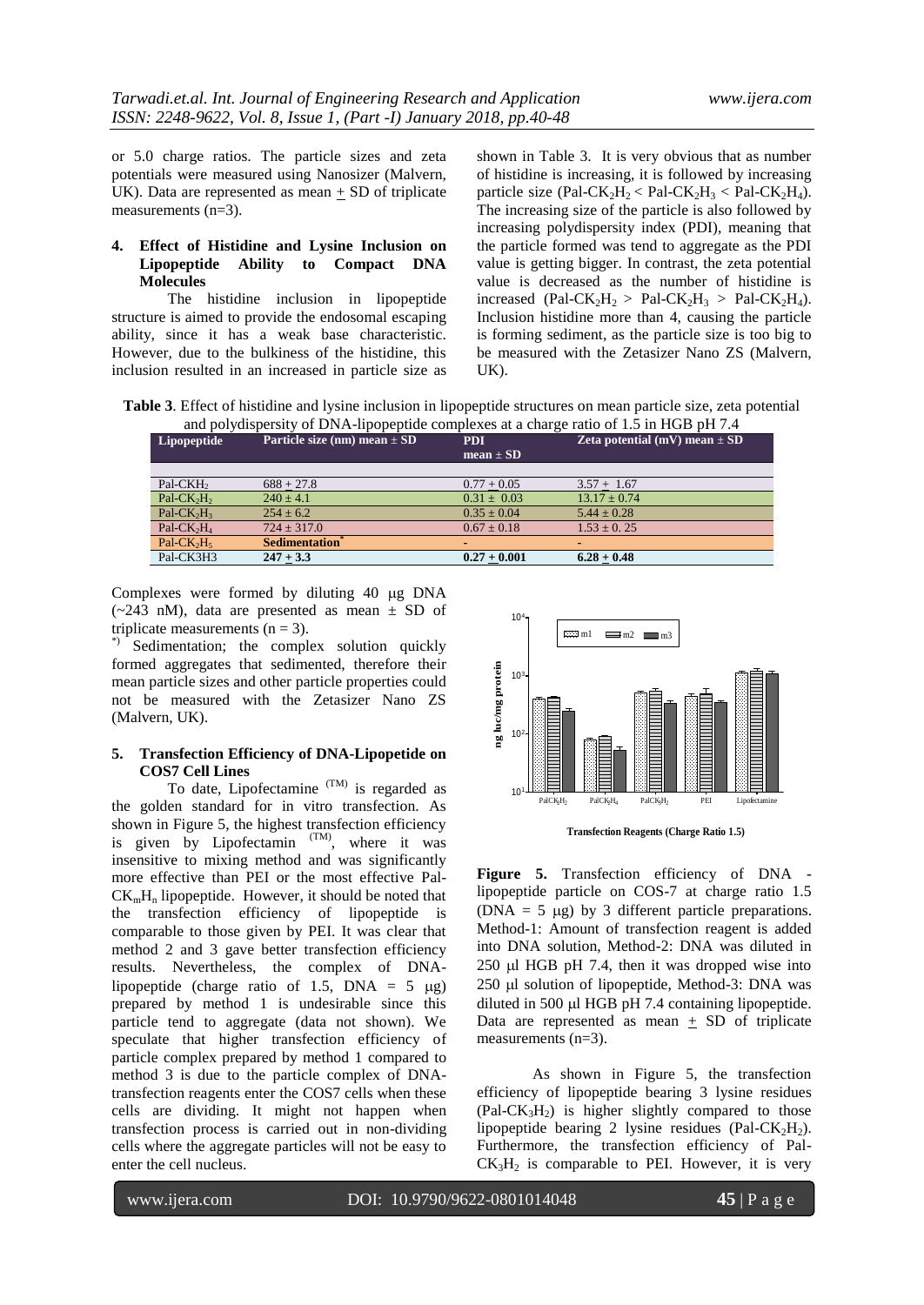obvious that the transfection efficiency of Pal-CK<sub>2</sub>H<sub>4</sub> is significantly lower than Pal-CK<sub>2</sub>H<sub>2</sub> and Pal- $CK<sub>3</sub>H<sub>2</sub>$ . It suggested that inclusion more histidine residues on lipopeptide make the transfection reagent less efficient partly due to the enlarging particle size and increasing polydispersity of the complex lipopeptide-DNA which hinder the cell uptake and subsequent gene delivery process.

## **IV. CONCLUSION AND FURTHER DIRECTION**

The Palmitoyl-based lipopeptides have ability to make a nanoparticle when it was complexed with DNA plasmid. The lipopeptide has potency to be used as an efficient gene delivery vehicle by further optimizing the structure of lipopeptide. The addition of lysine residue on lipopeptide decreases the size of the complex, meanwhile addition of histidine residue tend to increase the size of DNAlipopeptide complexes as well as its zeta potential. The present of histidine residue on lipopeptide provide the complex to escape from endosomal degradation before it enters the cell nucleus. The transfection efficiency of palmitoyl-based lipopeptide is comparable to that of branched PEI (polyetyleneimine).

The present of alkyl chain and amino acid residues have to be optimum in condensing DNA molecules in compact size yet it should release the DNA molecules before entering cell nucleus. For further research, in order the complex of lipopeptide-DNA to enter cell nucleus especially in non-dividing cells, the DNA should be coupled or complexed with a sequences such as nuclear localization sequence derived from Cytomegalovirus (CMV) or transactivating transcriptional activator (TAT) from [human immunodeficiency virus 1](https://en.wikipedia.org/wiki/Human_immunodeficiency_virus_1) (HIV-1) to improve the cell uptake.

### **ACKNOWLEDGEMENT**

This work was part of my PHD project which was funded by Australian Aid Scholarship (AusAIDS), 2002-2007.

#### **REFERENCES**

- [1]. Akinc A, Thomas M, Klibanov AM and Langer R (2005) Exploring polyethyleniminemediated DNA transfection and the proton sponge hypothesis. J Gene Med **7**(5):657-663.
- [2]. Behr JP (1997) The proton sponge: a trick to enter cells the virus did not exploit. Chimia **51**:34-36.
- [3]. Blessing T, Remy JS and Behr JP (1998) Monomolecular collapse of plasmid DNA into

stable virus-like particles. Proc Natl Acad Sci U S A **95**(4):1427-1431.

- [4]. Boussif O, Lezoualc'h F, Zanta MA, Mergny MD, Scherman D, Demeneix B and Behr JP (1995) A versatile vector for gene and oligonucleotide transfer into cells in culture and in vivo: polyethylenimine. Proc Natl Acad Sci U S A **92**(16):7297-7301.
- [5]. Boussif O, Zanta MA and Behr JP (1996) Optimized galenics improve in vitro gene transfer with cationic molecules up to 1000 fold. Gene Ther **3**(12):1074-1080.
- [6]. Cheng J, Zeidan R, Mishra S, Liu A, Pun SH, Kulkarni RP, Jensen GS, Bellocq NC and Davis ME (2006) Structure-function correlation of chloroquine and analogues as transgene expression enhancers in nonviral gene delivery. J Med Chem **49**(22):6522-6531.
- [7]. Chesnoy S and Huang L (2000) Structure and function of lipid-DNA complexes for gene delivery. Annu Rev Biophys Biomol Struct **29**:27-47.
- [8]. Dauty E, Remy JS, Blessing T and Behr JP (2001) Dimerizable cationic detergents with a low cmc condense plasmid DNA into nanometric particles and transfect cells in culture. J Am Chem Soc **123**(38):9227-9234.
- [9]. Demeneix B, Behr J, Boussif O, Zanta MA, Abdallah B and Remy J (1998) Gene transfer with lipospermines and polyethylenimines. Adv Drug Deliv Rev **30**(1-3):85-95.
- [10]. Dubruel P, Christiaens B, Rosseneu M, Vandekerckhove J, Grooten J, Goossens V and Schacht E (2004) Buffering properties of cationic polymethacrylates are not the only key to successful gene delivery. Biomacromolecules **5**(2):379-388.
- [11]. Felgner JH, Kumar R, Sridhar CN, Wheeler CJ, Tsai YJ, Border R, Ramsey P, Martin M and Felgner PL (1994) Enhanced gene delivery and mechanism studies with a novel series of cationic lipid formulations. J Biol Chem **269**(4):2550-2561.
- [12]. Florea BI, Meaney C, Junginger HE and Borchard G (2002) Transfection efficiency and toxicity of polyethylenimine in differentiated Calu-3 and nondifferentiated COS-1 cell cultures. AAPS PharmSci **4**(3):E12.
- [13]. Funhoff AM, van Nostrum CF, Koning GA, Schuurmans-Nieuwenbroek NM, Crommelin DJ and Hennink WE (2004) Endosomal escape of polymeric gene delivery complexes is not always enhanced by polymers buffering at low pH. Biomacromolecules **5**(1):32-39.
- [14]. Godbey WT, Wu KK, Hirasaki GJ and Mikos AG (1999) Improved packing of poly(ethylenimine)/DNA complexes increases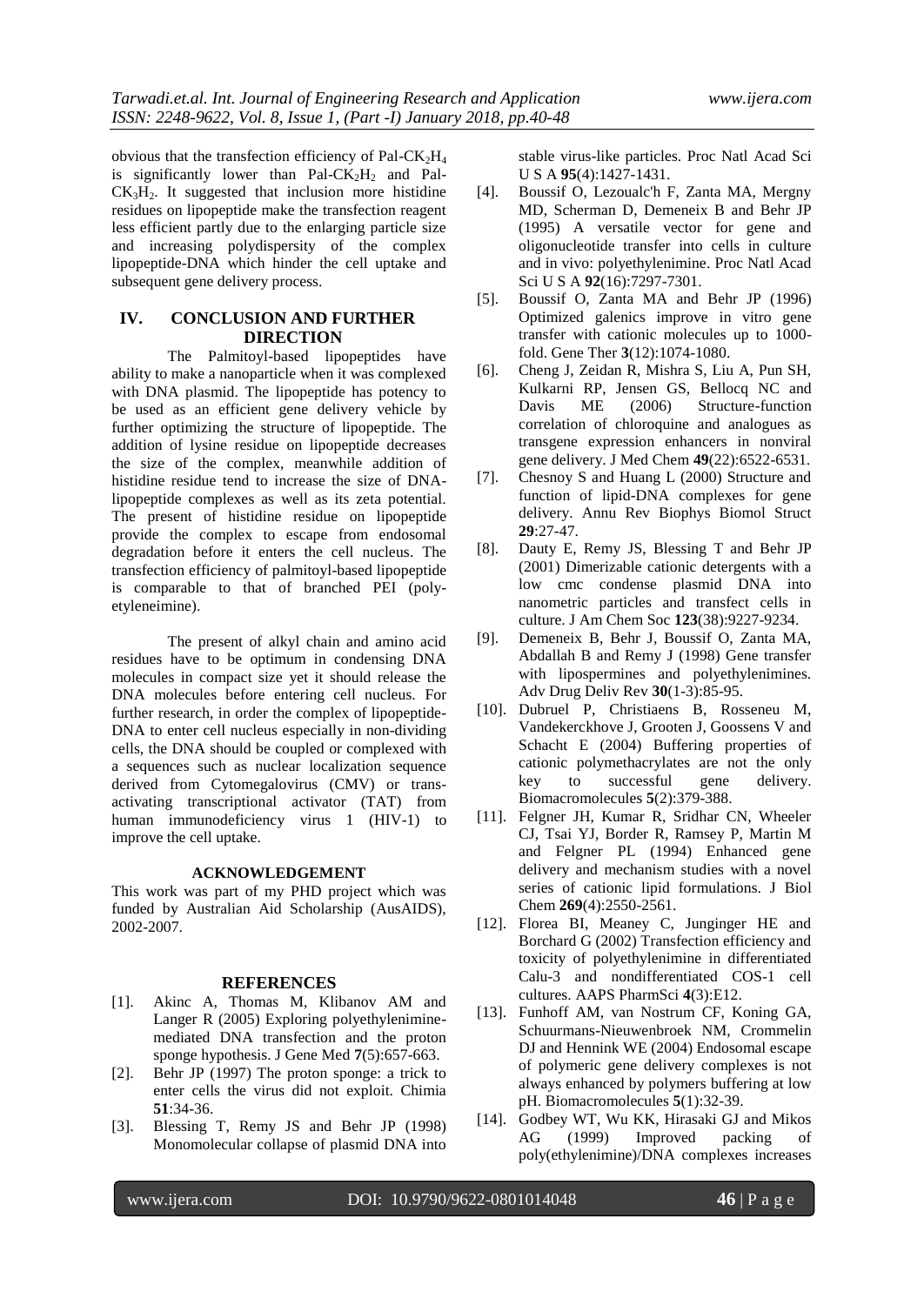transfection efficiency. Gene Ther **6**(8):1380- 1388.

- [15]. Hirsch-Lerner D, Zhang M, Eliyahu H, Ferrari ME, Wheeler CJ and Barenholz Y (2005) Effect of "helper lipid" on lipoplex electrostatics. Biochim Biophys Acta **1714**(2):71-84.
- [16]. Huth S, Lausier J, Gersting SW, Rudolph C, Plank C, Welsch U and Rosenecker J (2004) Insights into the mechanism of magnetofection using PEI-based magnetofectins for gene transfer. J Gene Med **6**(8):923-936.
- [17]. Igarashi S, Hattori Y and Maitani Y (2006) Biosurfactant MEL-A enhances cellular association and gene transfection by cationic liposome. J Control Release **112**(3):362-368.
- [18]. Ihm JE, Han KO, Han IK, Ahn KD, Han DK and Cho CS (2003) High transfection efficiency of poly(4-vinylimidazole) as a new gene carrier. Bioconjug Chem **14**(4):707-708.
- [19]. Kim TH, Kim SI, Akaike T and Cho CS (2005) Synergistic effect of poly(ethylenimine) on the transfection efficiency of galactosylated chitosan/DNA complexes. Journal of Controlled Release **105**(3):354-366.
- [20]. Kumar VV, Pichon C, Refregiers M, Guerin B, Midoux P and Chaudhuri A (2003) Single histidine residue in head-group region is sufficient to impart remarkable gene transfection properties to cationic lipids: evidence for histidine-mediated membrane fusion at acidic pH. Gene Ther **10**(15):1206- 1215.
- [21]. Lleres D, Dauty E, Behr JP, Mely Y and Duportail G (2001) DNA condensation by an oxidizable cationic detergent. Interactions with lipid vesicles. Chem Phys Lipids **111**(1):59- 71.
- [22]. Lucas P, Milroy DA, Thomas BJ, Moss SH and Pouton CW (1999) Pharmaceutical and biological properties of poly(amino acid)/DNA polyplexes. J Drug Target **7**(2):143-156.
- [23]. Midoux P, Mendes C, Legrand A, Raimond J, Mayer R, Monsigny M and Roche AC (1993) Specific gene transfer mediated by lactosylated poly-L-lysine into hepatoma cells. Nucleic Acids Res **21**(4):871-878.
- [24]. Midoux P and Monsigny M (1999) Efficient gene transfer by histidylated polylysine/pDNA complexes. Bioconjug Chem **10**(3):406-411.
- [25]. Mishra S, Webster P and Davis ME (2004) PEGylation significantly affects cellular uptake and intracellular trafficking of nonviral gene delivery particles. Eur J Cell Biol **83**(3):97-111.
- [26]. Ogris M, Steinlein P, Kursa M, Mechtler K, Kircheis R and Wagner E (1998) The size of DNA/transferrin-PEI complexes is an important factor for gene expression in cultured cells. Gene Ther **5**(10):1425-1433.
- [27]. Pack DW, Putnam D and Langer R (2000) Design of imidazole-containing endosomolytic biopolymers for gene delivery. Biotechnol Bioeng **67**(2):217-223.
- [28]. Pelisek J, Gaedtke L, DeRouchey J, Walker GF, Nikol S and Wagner E (2006) Optimized lipopolyplex formulations for gene transfer to human colon carcinoma cells under in vitro conditions. J Gene Med **8**(2):186-197.
- [29]. Pichon C, Roufai MB, Monsigny M and Midoux P (2000) Histidylated oligolysines increase the transmembrane passage and the biological activity of antisense oligonucleotides. Nucleic Acids Res **28**(2):504-512.
- [30]. Pouton CW, Lucas P, Thomas BJ, Uduehi AN, Milroy DA and Moss SH (1998) Polycation-DNA complexes for gene delivery: a comparison of the biopharmaceutical properties of cationic polypeptides and cationic lipids. J Control Release **53**(1-3):289- 299.
- [31]. Pouton CW and Seymour LW (1998) Key issues in non-viral gene delivery. Adv Drug Deliv Rev **34**(1):3-19.
- [32]. Rejman J, Bragonzi A and Conese M (2005) Role of clathrin- and caveolae-mediated endocytosis in gene transfer mediated by lipoand polyplexes. Mol Ther **12**(3):468-474.
- [33]. Ross PC and Hui SW (1999a) Lipoplex size is a major determinant of in vitro lipofection efficiency. Gene Ther **6**(4):651-659.
- [34]. Ross PC and Hui SW (1999b) Polyethylene glycol enhances lipoplex-cell association and lipofection. Biochim Biophys Acta **1421**(2):273-283.
- [35]. Scarzello M, Chupin V, Wagenaar A, Stuart MC, Engberts JB and Hulst R (2005a) Polymorphism of pyridinium amphiphiles for gene delivery: influence of ionic strength, helper lipid content, and plasmid DNA complexation. Biophys J **88**(3):2104-2113.
- [36]. Scarzello M, Smisterova J, Wagenaar A, Stuart MC, Hoekstra D, Engberts JB and Hulst R (2005b) Sunfish cationic amphiphiles: toward an adaptative lipoplex morphology. J Am Chem Soc **127**(29):10420-10429.
- [37]. Sonawane ND, Szoka FC, Jr. and Verkman AS (2003) Chloride accumulation and swelling in endosomes enhances DNA transfer by polyamine-DNA polyplexes. J Biol Chem **278**(45):44826-44831.